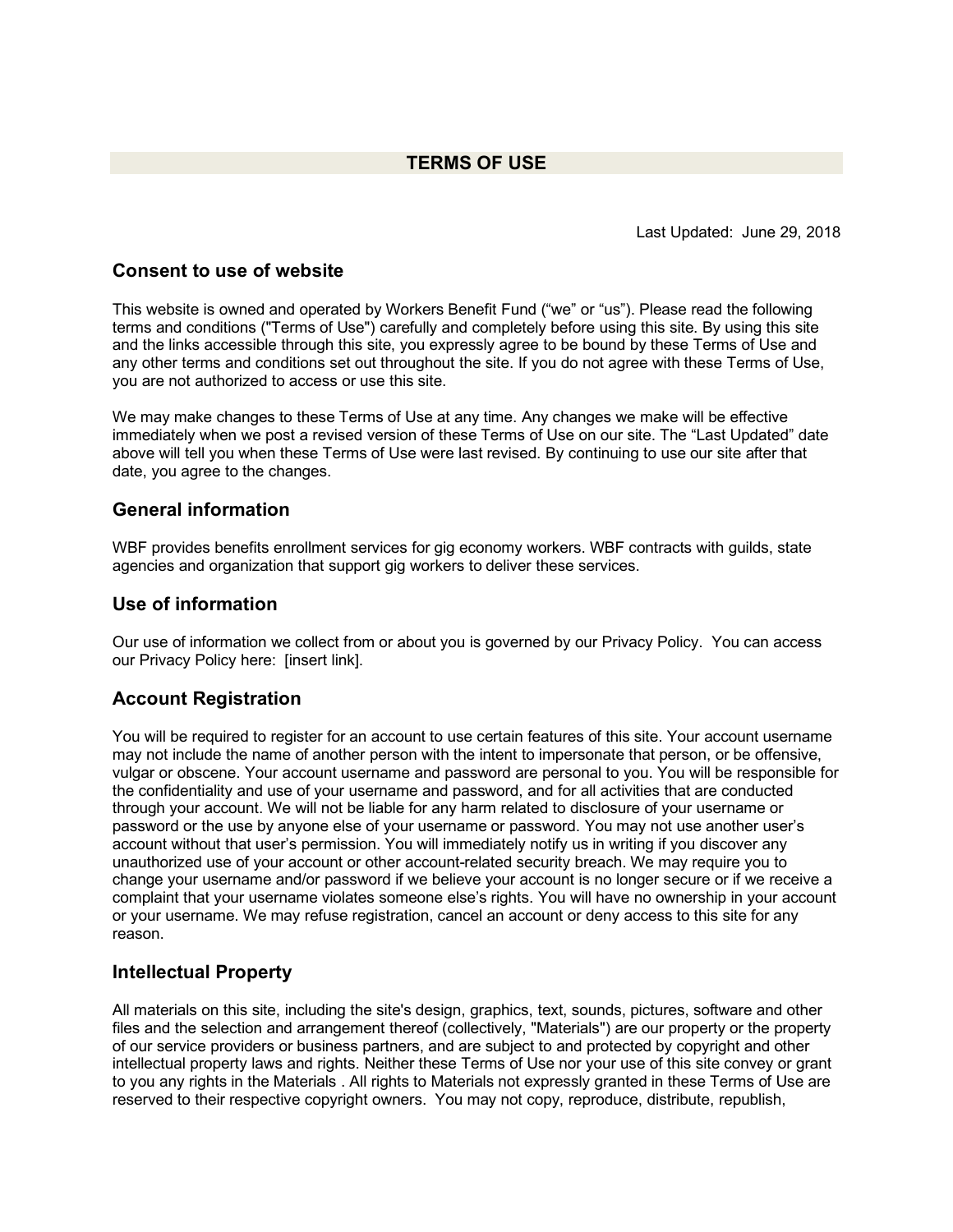download, perform, display, post, transmit, exploit, create derivative works or otherwise use any of the Materials in any form or by any means, without our prior written authorization, which may be withheld in our sole discretion.

## **License**

Subject to your compliance with these Terms of Use, WBF grants you a limited, non-exclusive, nonsublicensable, revocable, non-transferable license to access and use this website and any content, information and related materials that may be made available through this website, in each case solely for your personal, noncommercial use. Any rights not expressly granted herein are reserved by WBF and WBF's service providers or business partners.

## **Disclaimer**

INFORMATION, SERVICES, PRODUCTS, MATERIALS AND OTHER RESOURCES ON THIS WEBSITE ARE PROVIDED "AS IS," "AS AVAILABLE" WITHOUT WARRANTY OF ANY KIND, EITHER EXPRESS OR IMPLIED, INCLUDING, BUT NOT LIMITED TO, THE IMPLIED WARRANTIES OF MERCHANTABILITY, FITNESS FOR A PARTICULAR PURPOSE, AND NON-INFRINGEMENT. WBF AND ITS SUPPLIERS AND VENDORS DISCLAIM ALL EXPRESS OR IMPLIED REPRESENTATIONS OR WARRANTIES WITH REGARD TO THE INFORMATION, SERVICES, PRODUCTS, MATERIALS, AND ANY OTHER RESOURCES CONTAINED ON OR ACCESSIBLE THROUGH THIS SITE. NO WARRANTY OR REPRESENTATION IS MADE THAT THE INFORMATION ON THIS SITE IS ERROR-FREE.

While we will attempt to keep the information and the resources contained on or accessible through this site both timely and accurate, we make no guarantees, and disclaim any implied warranty or representation about the information's or the resources' accuracy, relevance, timeliness, completeness, or appropriateness for a particular purpose.

## **Limitation of liability**

TO THE MAXIMUM EXTENT PERMITTED BY APPLICABLE LAW, IN NO EVENT SHALL WE, OUR SERVICE PROVIDERS OR OUR BUSINESS PARTNERS BE LIABLE FOR ANY DIRECT, INDIRECT, SPECIAL, PUNITIVE, INCIDENTAL, EXEMPLARY, OR CONSEQUENTIAL DAMAGES, OR ANY DAMAGES WHATSOEVER, RESULTING FROM ANY LOSS OF USE, LOSS OF DATA, LOSS OF PROFITS, BUSINESS INTERRUPTION, LITIGATION, OR ANY OTHER LOSS, WHETHER BASED ON BREACH OF CONTRACT, TORT (INCLUDING NEGLIGENCE), PRODUCT LIABILITY, OR OTHERWISE, ARISING OUT OF OR IN ANY WAY CONNECTED WITH THE USE OR PERFORMANCE OF THIS SITE, WITH THE DELAY OR INABILITY TO USE THIS SITE, OR WITH THE PROVISION OF OR FAILURE TO MAKE AVAILABLE ANY INFORMATION, SERVICES, PRODUCTS, MATERIALS, OR OTHER RESOURCES CONTAINED ON OR ACCESSIBLE THROUGH THIS SITE, EVEN IF ADVISED OF THE POSSIBILITY OF SUCH DAMAGES.

YOU ACKNOWLEDGE AND AGREE THAT THE LIMITATIONS SET FORTH ABOVE ARE FUNDAMENTAL ELEMENTS OF THESE TERMS OF USE AND THE SITE WOULD NOT BE PROVIDED TO YOU ABSENT SUCH LIMITATIONS.

#### **Indemnification**

If anyone brings a claim against us related to your use of this site or your violation of these Terms of Use, you agree to indemnify, defend and hold us and our officers, directors, employees and agents harmless from and against any and all claims, damages, losses and expenses of any kind (including reasonable legal fees and costs). We reserve the right to take exclusive control and defense of any claim, and you will cooperate fully with us in asserting any available defenses.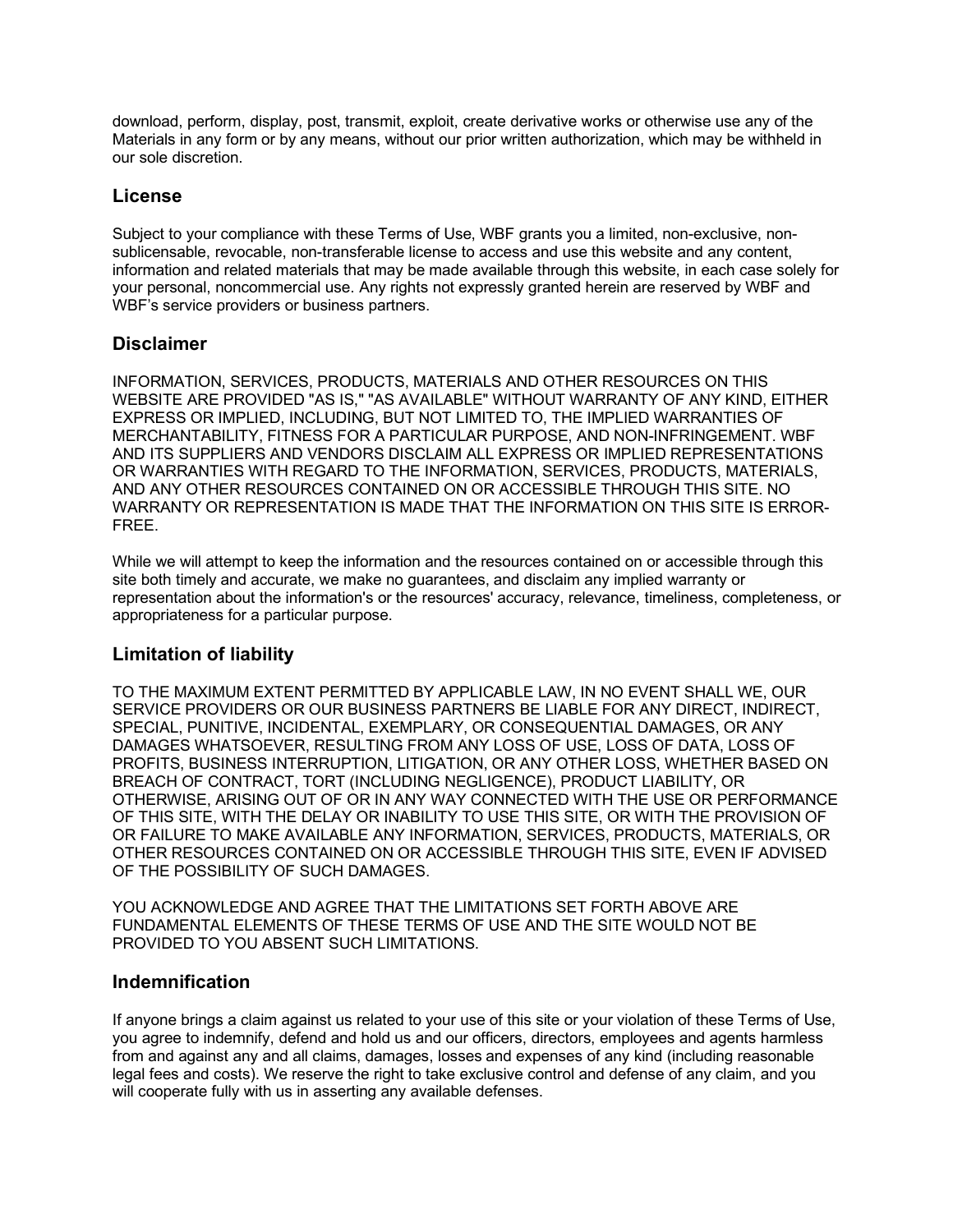#### **Miscellaneous**

Our failure to insist upon strict enforcement of any provision(s) of these Terms of Use shall not be construed as a waiver of any such provision(s).

These Terms of Use and the resolution of any dispute related to these Terms of Use shall be governed by and construed in accordance with the laws of the state of New York, without giving effect to any principles of conflicts of law. Any legal action or proceeding between us and you related to these terms and conditions on this site shall be brought exclusively in a state or federal court of competent jurisdiction sitting in the New York County, New York, or the Southern District of New York.

## **PRIVACY POLICY**

This website is owned and operated by Workers Benefit Fund ("we" or "us"). By using this website, you consent to this Privacy Policy and to our collection, use and disclosure of your information as described in this Privacy Policy.

## **Information We Collect From or About You**

Below we describe the different types of information we collect from or about you when you use our website:

*Information you give us*: Our website contains features or services that permit you to enter contact information and other information about you. We collect and store any information you enter about yourself. This may include your name, mailing address, phone number, email address, hack license number, date of birth and other information that you submit to us via this site.

*Information collected automatically*: When you visit our site, we automatically collect certain information about your use of the site. This may include your server address, your browser type, the URL of the previous website you visited, your ISP, operating system, the date and time of your visit, pages accessed during your visit, documents downloaded from our site, and your Internet protocol (IP) Address.

## **Our Use of Information We Collect From or About You**

By using this site, you agree that we may use any information that we collect from or about you to provide any information, products, or services that you request, including to determine whether you may be eligible for benefits, to enroll you in the benefits programs that you select, and to determine what additional products or services you may be eligible for. In addition, by submitting information through this site, you agree that we may share that information with our service providers and business partners to enable them to provide or assist us in providing any information, products or services that you request, and to enable them to determine what additional products or services you may be eligible for and to reach out to you regarding such products or services.

Unless you specifically consent to let us do so, your personal information, including your e-mail address, will not be sold, rented, licensed, or otherwise shared with third parties, other than our service providers our business partners.

To the extent permitted by applicable law, we may also disclose your personal information if we believe that doing so is necessary or appropriate to: (a) comply with laws or to respond to lawful requests and legal process; or (b) protect or defend our rights, safety, or property, or the rights, safety or property of